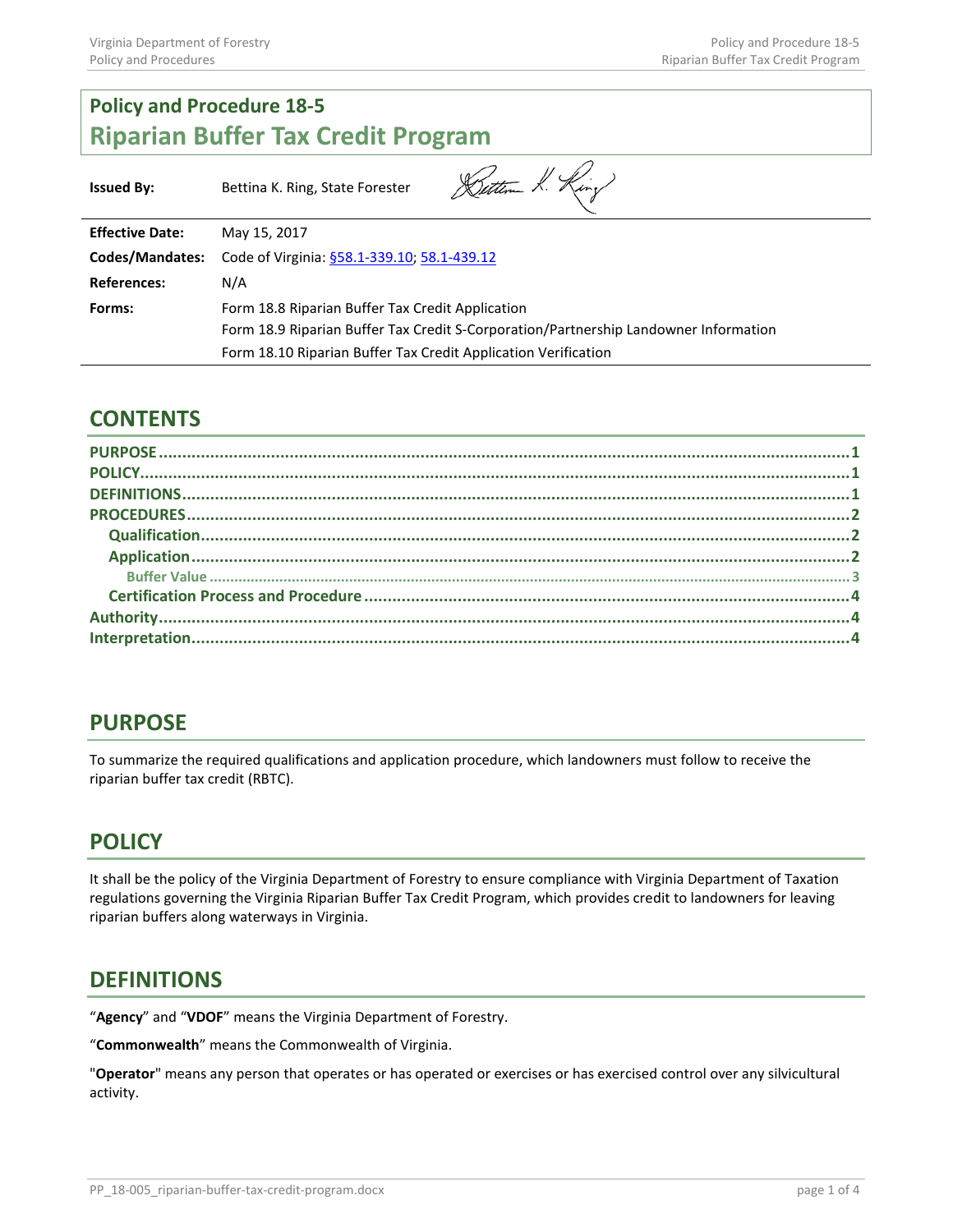"**Owner**" means any person that (i) owns or leases land on which silvicultural activity occurs or has occurred or (ii) owns timber on land on which silvicultural activity occurs or has occurred.

## <span id="page-1-0"></span>**PROCEDURES**

## <span id="page-1-1"></span>**Qualification**

- ♦ The harvested area must have more than 50 percent of the basal area harvested adjacent to the riparian buffer. If more than 50 percent of the basal area was retained in the harvested area, the landowner has not forgone income by leaving the buffer.
- ♦ No water quality law violation can exist on the harvest area. If there is a water quality law violation, it must be resolved before the landowner is eligible for the tax credit.
- ♦ Timber harvest has been completed adjacent to the buffer and on the same tract.
- ♦ Buffer must be at least 35 feet wide from the bank to the outer drip line and no more than 300 feet wide. The buffer can be on one side of the stream.
- ♦ Buffer must remain intact for 15 years.
- ♦ Buffer must be on "any perennial or intermittent stream found on the US Geologic Survey 1:24,000 topographic maps" or meet the definition of a stream according to the US Geologic Survey.
- ♦ Landowners can be individuals, S-Corporations or Partnerships (S-Corporations and Partnerships MUST pass Tax Credit to shareholders/partners). Estates are not eligible for this tax credit, but Family Partnerships and Limited Liability Corporations are eligible. A Grantor's Trust is eligible for this tax credit.
- ♦ Lands located outside the state boundary are not eligible.
- ♦ Any land disturbance that reduces the effectiveness of the buffer, including allowing livestock access, will disqualify the area.
- ♦ Maintained corridors (such as rights-of-way or roads), areas around maintained structures, or openings in crown cover greater than 60 feet do not qualify as buffer areas.
- Harvest completion was after January 1, 2000.
- ♦ Tax credit must be claimed for the same year in which the harvest was completed.
- ♦ Riparian Buffers Tax Credit and Easement Properties
	- $\triangleright$  VDOF will allow the normal claiming of RBTCs on easement properties, regardless of buffer harvesting restrictions required by the terms of the easement. This is applicable regardless of the easement holder and must follow the normal rules regarding the requirements under the RBTC Program. The only exception is in cases where VDOF has knowledge that the timber in the SMZ was separately valued/appraised for the purpose of determining the value of the conservation easement, in which case, the property is not eligible for the tax credit.

# <span id="page-1-2"></span>**Application**

Individuals, S-Corporations, Partnerships and Grantor's Trusts who want to apply for this tax credit must provide the following items to their local Department of Forestry office:

- ♦ Form 18.8 Riparian Buffer Tax Credit Application the landowner or his/her representative submits the application by hardcopy
- ♦ Form 18.9 Riparian Buffer Tax Credit S-Corporation/Partnership Landowner Information to be submitted if there are more than five individual landowners or if landowners are S-Corporations or Partnerships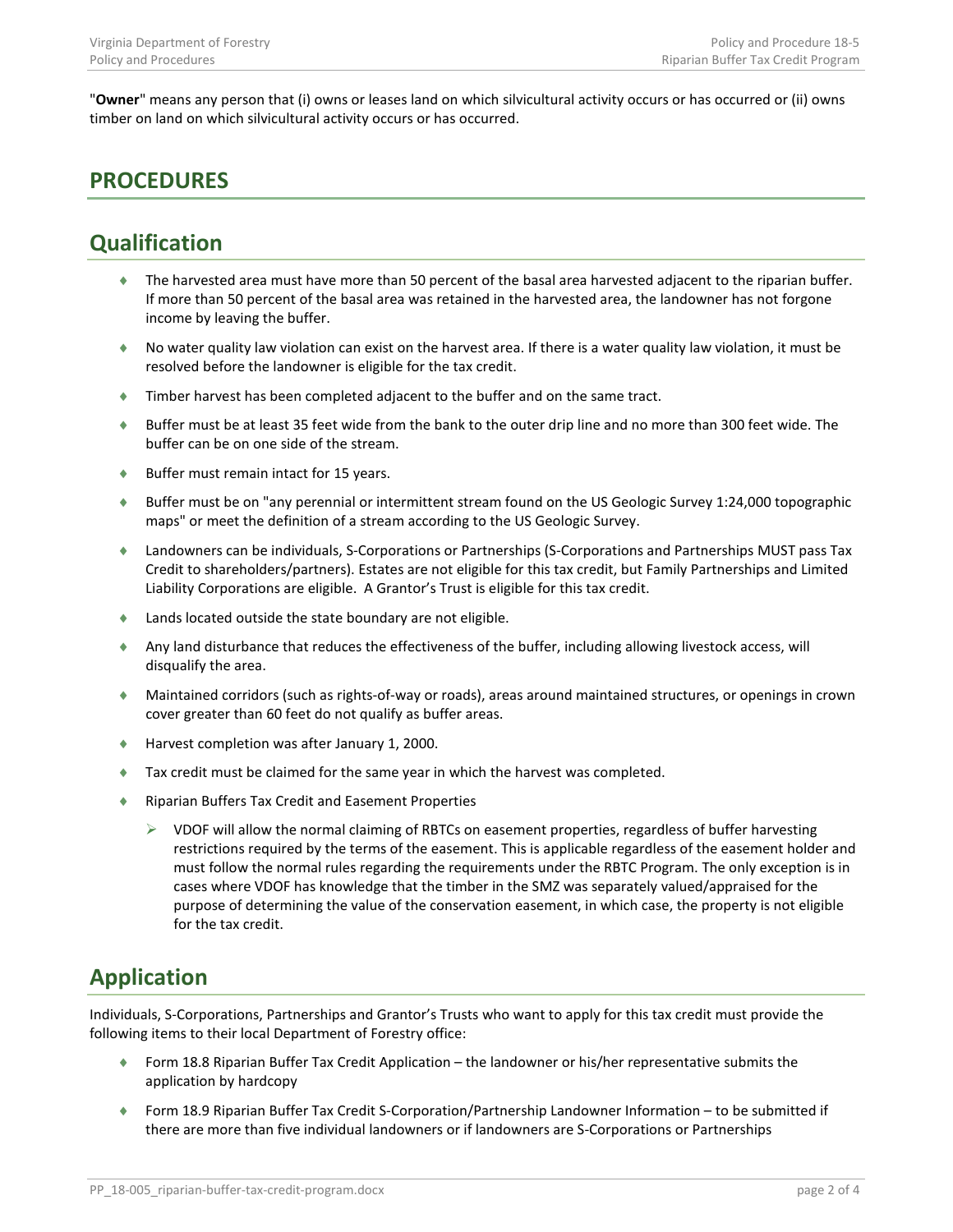- ♦ Copy of a VDOF approved Forest Stewardship Management Plan. The criteria for a Stewardship Plan (meeting National Standards) are available from the Virginia Department of Forestry. The tract must be at least 10 acres in size (including the contained buffers).
- ♦ Proof of land ownership (Copy of title or deed, copy of last year's tax bill, etc.)
- ♦ Proof of value of timber remaining in the buffer from specific professional riparian buffer cruise, or prorated value from overall harvesting operation based on acreage (documents from sale of timber).
- ♦ Map of Riparian Buffers
	- $\triangleright$  Buffers must be drawn on a USGS 7.5" Topographic Quadrangle (Topo Quad).
	- $\triangleright$  The Topo Quad base map cannot be reduced from its original scale (of 1" = 2000'). It may, however, be enlarged.
	- $\triangleright$  The Topo Quad Name(s) used must be indicated on the map.
	- $\triangleright$  The perimeter of each buffer must be clearly visible on the map and labeled with consecutive numbers (i.e. 1, 2, 3.)
	- $\triangleright$  The drawn buffers must accurately reflect the buffer boundary locations on the ground.
	- $\triangleright$  If the Topo Quad is black-and-white (from photocopy), buffers must be drawn in a color other than black.
	- $\triangleright$  Map must be submitted with and at the same time as the other supporting documents for the application (i.e. Stewardship Plan, Proof of Property Ownership, Harvest Value info, etc.)
	- $\triangleright$  Map can also be submitted as an ESRI Shape file for transfer to IFRIS mapper.
	- $\triangleright$  Buffer acres must be indicated on the map.
	- $\triangleright$  Map digitized in IFRIS and printed.
- ♦ Riparian Buffer Tax Credit Application Fee of \$150 must be submitted with the application (check or money order).

The following item will be obtained from the local Department of Forestry Area Office.

♦ A copy of the Harvest Inspection Report will be attached to the application package.

#### <span id="page-2-0"></span>**Buffer Value**

Timber value within the buffer can be estimated either by using the average value of the harvest sale for that tract OR from a professional timber cruise of the timber in the buffer area. If the landowner performs a partial harvest within the buffer, then the buffer timber value is decreased by half. The area forester will review the statement of value of the timber remaining in the buffer and determine if it appears reasonable.

The amount of the credit is 25 percent of the value of the timber in the buffer, up to \$17,500.

Area foresters are responsible for making these calculations by hand. Here is a simple example of the calculations being performed:

- ♦ 50 acres harvested
- ♦ \$50,000 paid for the timber on the 50 acres
- $\triangle$  \$1,000 average price per acre
- ♦ 5 acres riparian buffer retained
- ♦ \$5,000 total value of timber retained in buffer if no cutting takes place in buffer
- ♦ If no cutting takes place in the buffer, the landowner can claim 25 percent of the buffer value retained. The landowner can claim a \$1250 tax credit (\$5,000 buffer value x 0.25).
- ♦ If the buffer was partially harvested, the total value of the timber in the buffer is half of the buffer value. The landowner can claim 25 percent of half of the buffer value, or \$625 tax credit (\$2,500 buffer value x 0.25).